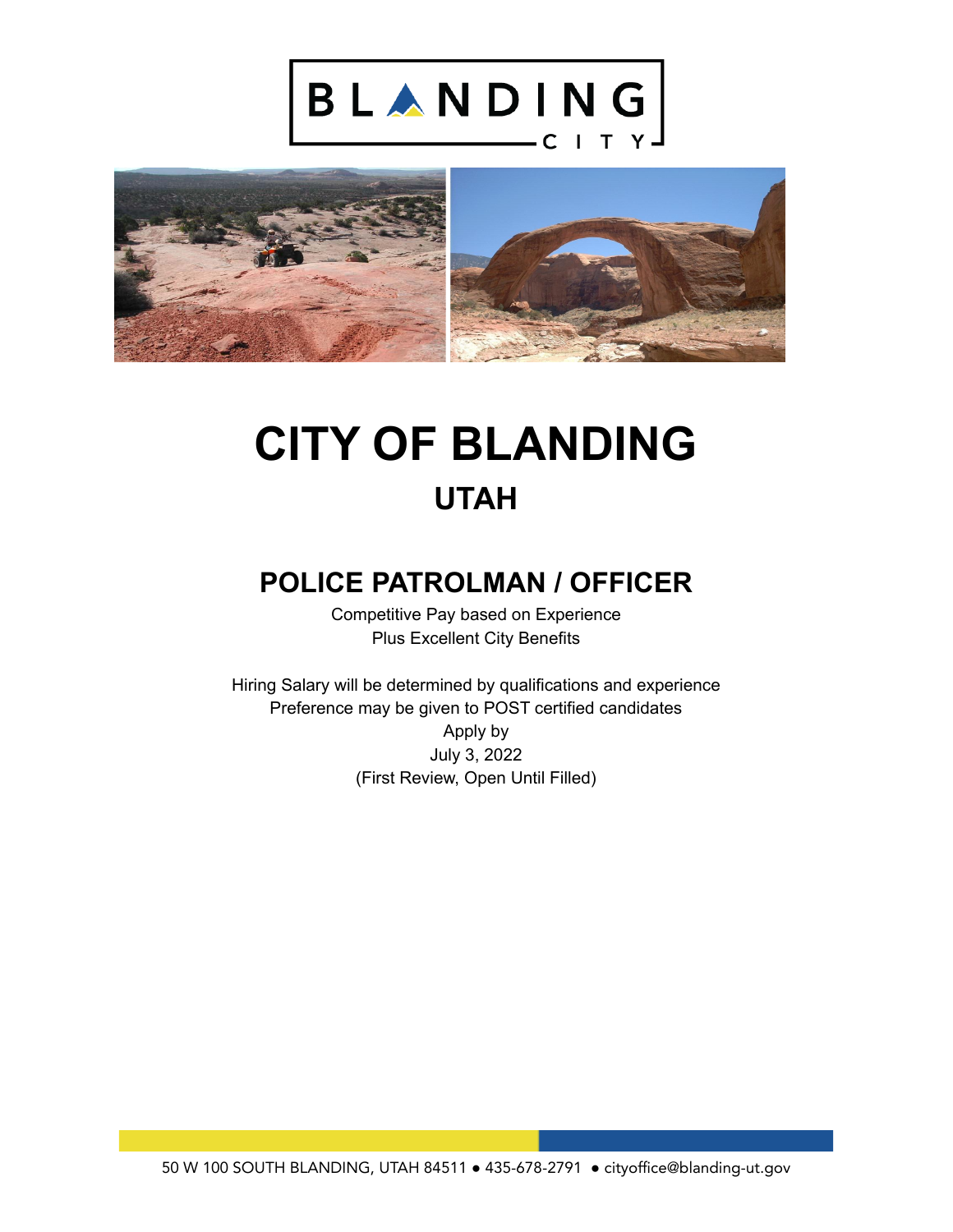

### **The Department**

The Police Department is responsible for law enforcement within Blanding, and also works closely with the San Juan County Sheriff's Department to keep the public safe and enforce laws and ordinances. The department is supervised by the Chief of Police under the direction of the Mayor.

### **The Position**

Responsibilities will include:

- Shift work (nights and weekends) and emergency call outs as needed.
- Variety of law enforcement activities associated with patrol, traffic control and investigation.
- Other various duties and responsibilities as necessary for smooth and uninterrupted law enforcement and general peacekeeping.

#### **The Ideal Candidate**

The City is looking for a talented individual, at least 21 years of age, with at least a high school diploma, must hold a valid Utah driver's license and be able to pass a background check, polygraph, and psychological examination. Hiring preference may be given to P.O.S.T. certified officers. Applicants must live in the Blanding area or be willing to relocate.

It is expected that applicants may not have all of the skills required at the time of employment, and the City is committed to training and teaching. The ideal applicant will demonstrate a willingness and ability to learn and apply new skills and knowledge.

The ideal employee will be willing to learn on the job and absorb new knowledge and skills gained through training with the City. Due to the 24/7 nature of law enforcement, the employee will be expected to work many different shifts including days, nights, weekends and holidays. Also, due to the emergency nature of City services employees are often required to work until issues are resolved.

The culture of the City of Blanding is one of hard work for the citizens of the community, and doing whatever is necessary to provide quality services for a reasonable price. The ideal candidate will share those values and provide excellent public service to Blanding residents.

#### **Compensation & Benefits**

- Competitive Starting Salary
- Medical, Dental & Vision Insurance
- Annual Paid Leave
- 12 Paid Holidavs
- Retirement Utah Retirement Systems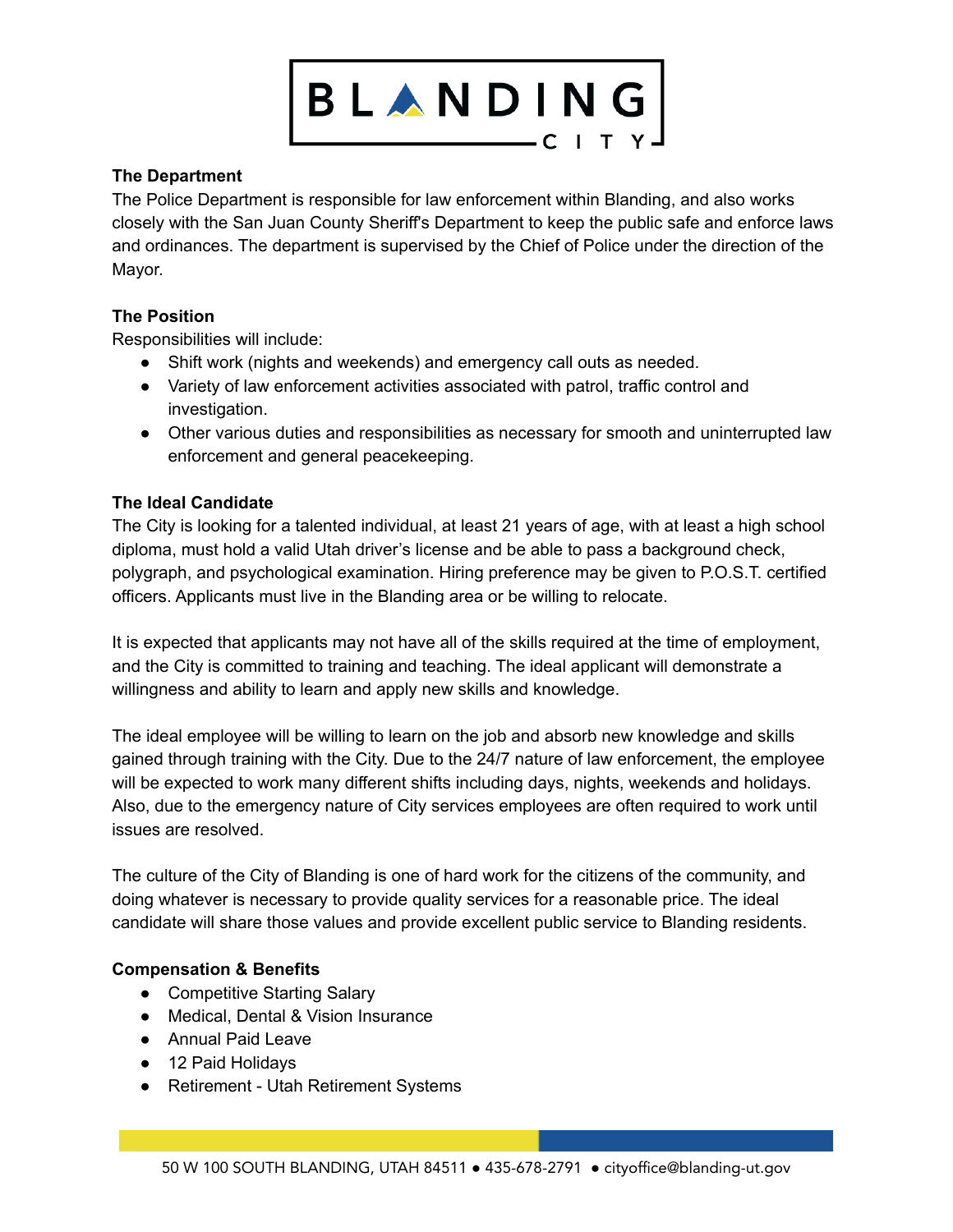

The City of Blanding is an Equal Opportunity Employer. All qualified candidates are strongly encouraged to apply by July 5, 2022 (first review, open until filled). Apply by filling out an online application at: <https://www.blanding-ut.gov/employment> a resume, cover letter, and any letters of recommendation can be attached to the online application. Questions can be answered by email at djohnson@blanding-ut.gov, or by calling David Johnson, City Manager, at 435-678-2791 x 3485.

#### **Blanding City**

The City of Blanding was incorporated in 1916 to provide services to residents living in the area. It provides many of the services required by residents in the community, including: electric, natural gas, water, sewer, garbage and stormwater. In addition, the community has invested heavily in parks and recreation, and operates 6 public parks, a skate park and a community wellness center. The City employs 22 full-time employees and over 30 part-time employees in the summer months. The annual operating budget is approximately \$10,000,000 with 80% coming from revenue collected by business enterprises.

#### **Living in Blanding**

Blanding is located in the Four Corners area of Southeastern Utah, and is known as the "Base Camp to Adventure" due to the proximity and accessibility of outdoor recreation activities including:

- National Parks and Monuments Blanding is conveniently located near Arches National Park, Canyonlands National Park, Natural Bridges National Monument, Hovenweep, Grand Gulch, Valley of the Gods, Monument Valley, Goosenecks, Dinosaur Museum and Edge of the Cedars State Park
- ATV, Jeep & Mountain Biking Blanding is home of the annual "San Juan ATV Safari", and boasts thousands of miles of trails through pristine red rock and mountainous terrain. Located 90 miles from Moab and its world famous mountain bike and jeep trails.
- Hunting Home to world class elk and deer hunting, including limited access trophy hunting on the Blue Mountain and Elk Ridge areas.
- Camping Opportunities to get away from it all are just outside your door.
- Boating Recapture Reservoir is within minutes of Blanding, and features water skiing and boating. Lake Powell is located 90 miles from town, and is frequented by visitors from all over the area for world-class boating and fishing.
- Fishing Blanding boasts four reservoirs stocked yearly with fish.
- Golf The Hideout Golf Club is located 20 miles from Blanding. The Salt Lake Tribune rated it the #2 best public course in Utah and said it might be the "least-played great course in the country".